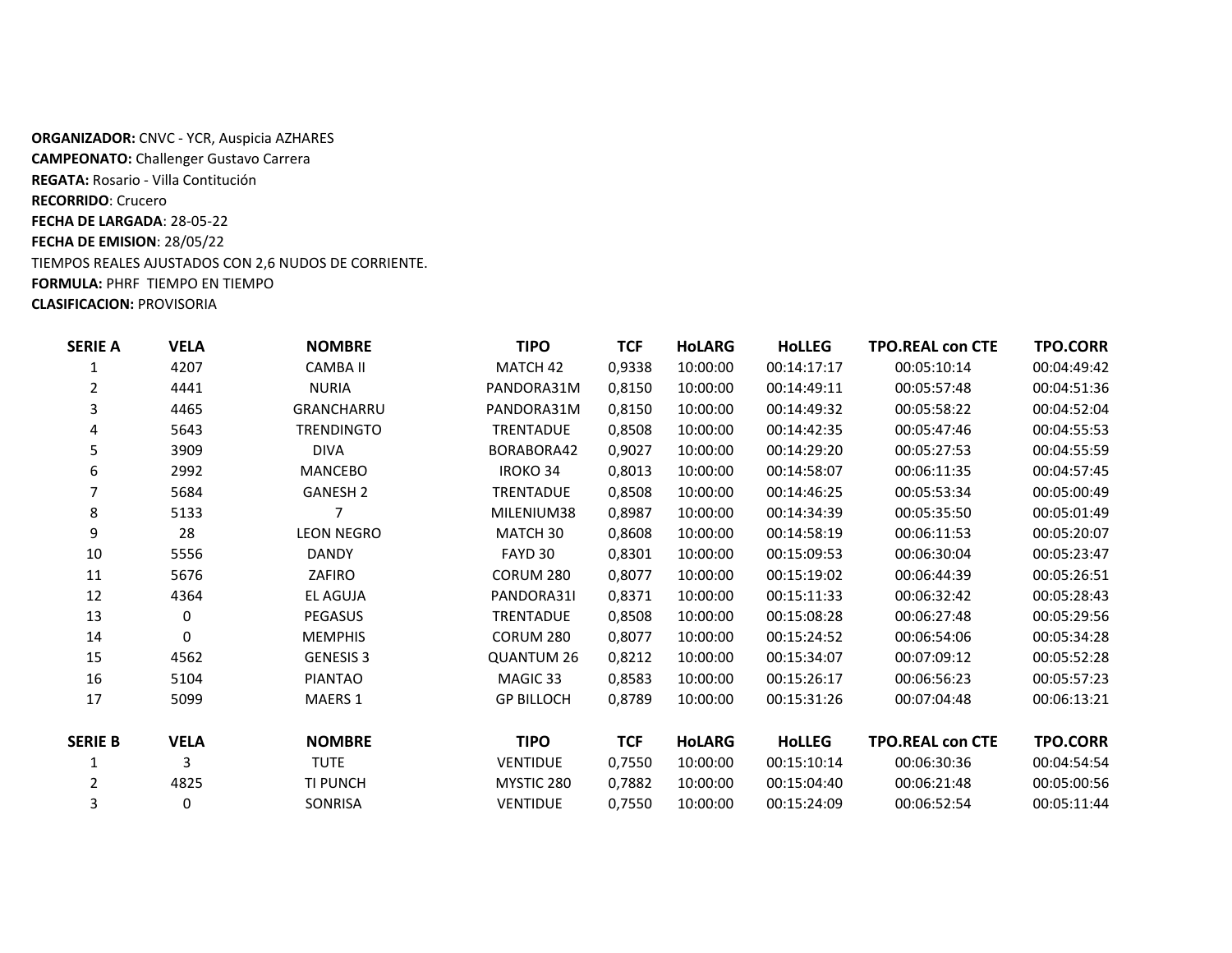| 4              | 2280        | <b>CACIQUE</b>    | <b>RHEA</b>         | 0,7590     | 10:00:00      | 00:15:25:46   | 00:06:55:33             | 00:05:15:24     |
|----------------|-------------|-------------------|---------------------|------------|---------------|---------------|-------------------------|-----------------|
| 5              | 4982        | <b>ALOUTTE 2</b>  | <b>CONTE 24</b>     | 0,7844     | 10:00:00      | 00:15:24:35   | 00:06:53:37             | 00:05:24:26     |
| 6              | 0           | <b>DESTINO</b>    | CONTE <sub>24</sub> | 0,7844     | 10:00:00      | 00:15:37:51   | 00:07:15:25             | 00:05:41:33     |
| 7              | 7           | <b>MAMBO</b>      | <b>VENTIDUE</b>     | 0,7550     | 10:00:00      | 00:15:48:38   | 00:07:33:28             | 00:05:42:22     |
| 8              | 0           | ÑANDEYARA5        | <b>VENTIDUE</b>     | 0,7550     | 10:00:00      | 00:15:49:39   | 00:07:35:11             | 00:05:43:40     |
| 9              | 0           | <b>EMILIA</b>     | 175                 | 0,7873     | 10:00:00      | 00:15:40:29   | 00:07:19:48             | 00:05:46:16     |
| 10             | 3653        | <b>PUXADOR</b>    | PETERSON34          | 0,7699     | 10:00:00      | 00:16:04:05   | 00:07:59:58             | 00:06:09:31     |
| 11             | 0           | <b>INDIGENA</b>   | MAGIC 26            | 0,7748     | 10:00:00      | 00:16:10:57   | 00:08:11:58             | 00:06:21:11     |
| <b>SERIE C</b> | <b>VELA</b> | <b>NOMBRE</b>     | <b>TIPO</b>         | <b>TCF</b> | <b>HoLARG</b> | <b>HoLLEG</b> | <b>TPO.REAL con CTE</b> | <b>TPO.CORR</b> |
| $\mathbf{1}$   | 3328        | <b>SICIGIA</b>    | STORM 23            | 0,7072     | 10:00:00      | 00:15:32:35   | 00:07:06:42             | 00:05:01:46     |
| $\overline{2}$ | 0           | <b>DANZA</b>      | COLIBRI800          | 0,7172     | 10:00:00      | 00:15:32:53   | 00:07:07:11             | 00:05:06:23     |
| $\mathsf{3}$   | 3921        | SALVAJE           | PLENAM.240          | 0,7269     | 10:00:00      | 00:15:35:53   | 00:07:12:09             | 00:05:14:08     |
| 4              | 5793        | <b>EL PATRON</b>  | DELPLATA21          | 0,7027     | 10:00:00      | 00:15:51:41   | 00:07:38:41             | 00:05:22:19     |
| 5              | 3254        | ALEJANDRO         | <b>COLIBRI 24</b>   | 0,7193     | 10:00:00      | 00:15:46:37   | 00:07:30:06             | 00:05:23:45     |
| 6              | 2416        | <b>CURUSTAIEL</b> | <b>HOLLAND 23</b>   | 0,7094     | 10:00:00      | 00:15:51:59   | 00:07:39:09             | 00:05:25:43     |
| 7              | 3646        | TARAMBANA         | <b>COLIBRI 24</b>   | 0,7193     | 10:00:00      | 00:15:57:00   | 00:07:47:45             | 00:05:36:27     |
| 8              | 3920        | SAFADO            | <b>PK 22</b>        | 0,7248     | 10:00:00      | 00:16:06:57   | 00:08:04:59             | 00:05:51:31     |
| 9              | 3159        | <b>TIARE</b>      | BORABORA26          | 0,7290     | 10:00:00      | 00:16:06:43   | 00:08:04:34             | 00:05:53:15     |
| 10             | 0           | <b>MENTA</b>      | <b>PLENA2304</b>    | 0,6913     | 10:00:00      | 00:16:45:48   | 00:09:15:14             | 00:06:23:50     |
| 11             | 3500        | <b>STREGA</b>     | <b>COLIBRI 24</b>   | 0,7193     | 10:00:00      | 00:16:47:49   | 00:09:19:00             | 00:06:42:05     |
| <b>SERIE D</b> | <b>VELA</b> | <b>NOMBRE</b>     | <b>TIPO</b>         | <b>TCF</b> | <b>HoLARG</b> | <b>HoLLEG</b> | <b>TPO.REAL con CTE</b> | <b>TPO.CORR</b> |
| $\mathbf{1}$   | 0           | QUETZALCOA        | M.FRERS             | 0,6735     | 10:00:00      | 00:16:07:35   | 00:08:06:04             | 00:05:27:22     |
| $\overline{2}$ | 2090        | <b>INSOLENTE</b>  | H 20                | 0,6355     | 10:00:00      | 00:16:36:03   | 00:08:57:07             | 00:05:41:20     |
| 3              | 5538        | <b>SILVESTRE</b>  | <b>TRACK 24</b>     | 0,6637     | 10:00:00      | 00:16:26:28   | 00:08:39:40             | 00:05:44:54     |
| 4              | 2874        | LAURA             | DANGELO24C          | 0,6819     | 10:00:00      | 00:16:24:27   | 00:08:36:00             | 00:05:51:52     |
| 5              | 0           | <b>FANNY</b>      | H 20                | 0,6355     | 10:00:00      | 00:16:46:26   | 00:09:16:24             | 00:05:53:35     |
| 6              | 4043        | LIBERO            | DANGELO24C          | 0,6819     | 10:00:00      | 00:16:27:30   | 00:08:41:31             | 00:05:55:37     |
| $\overline{7}$ | 0           | ÑANDEY            | ALBA19              | 0,6550     | 10:00:00      | 00:16:48:08   | 00:09:19:37             | 00:06:06:33     |
| 8              | 2618        | SABANDIJA2        | MIURA 25            | 0,6674     | 10:00:00      | 00:16:52:37   | 00:09:28:05             | 00:06:19:09     |
| 9              | 0           | SOLITARIO         | H 20                | 0,6355     | 10:00:00      | 00:18:10:44   | 00:12:07:31             | 00:07:42:20     |